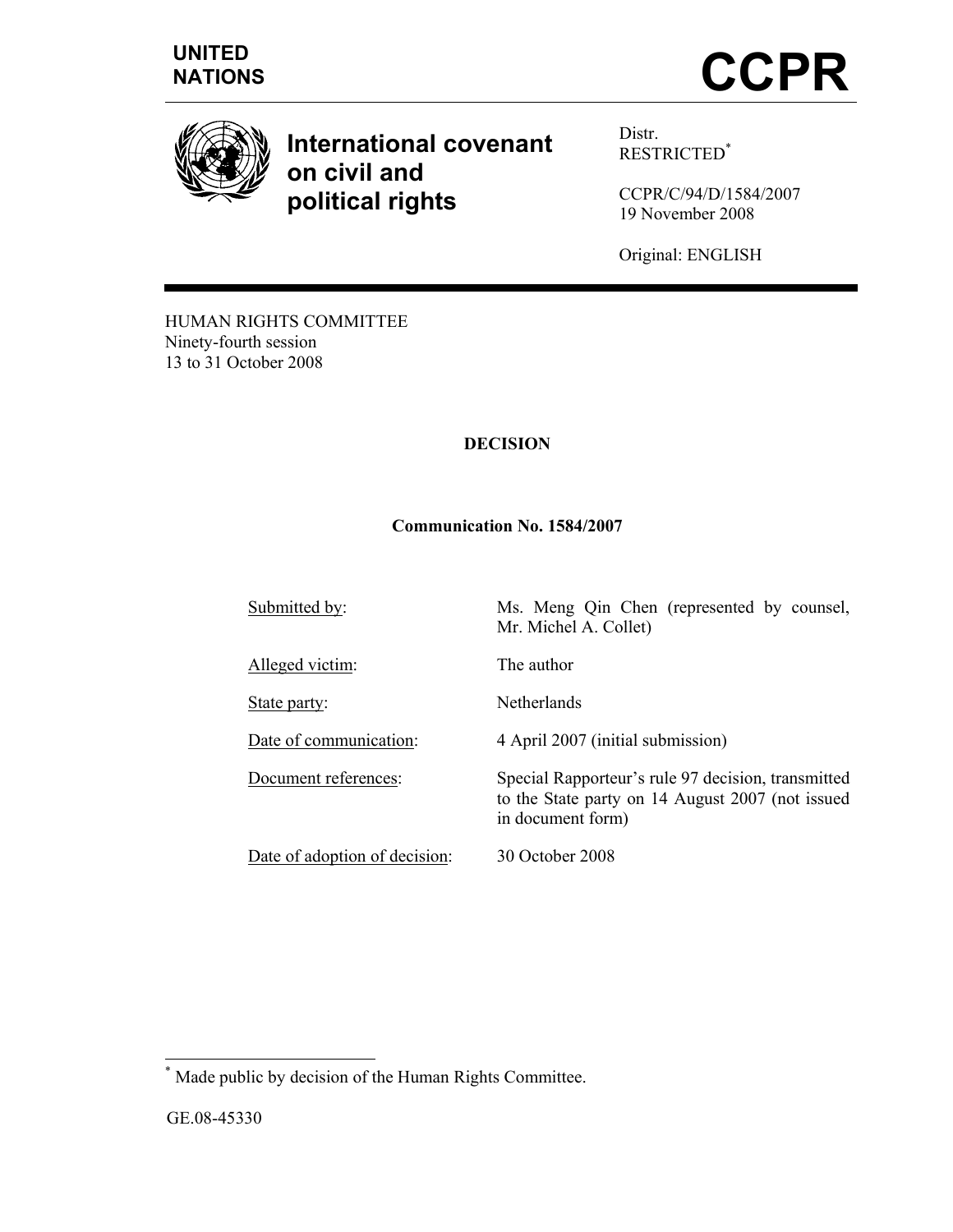CCPR/C/94/D/1584/2007 Page 2

*Subject matter:* Deportation of the author and her daughter (born in the Netherlands) back to the Peoples' Republic of China.

 *Procedural issue:* Admissibility

 *Substantive issue:* Not to be subjected to arbitrary or unlawful interference with one's privacy, family, home or correspondence

 *Article of the Covenant:* 17

 *Articles of the Optional Protocol:* 5, paragraph 2 (b)

[ANNEX]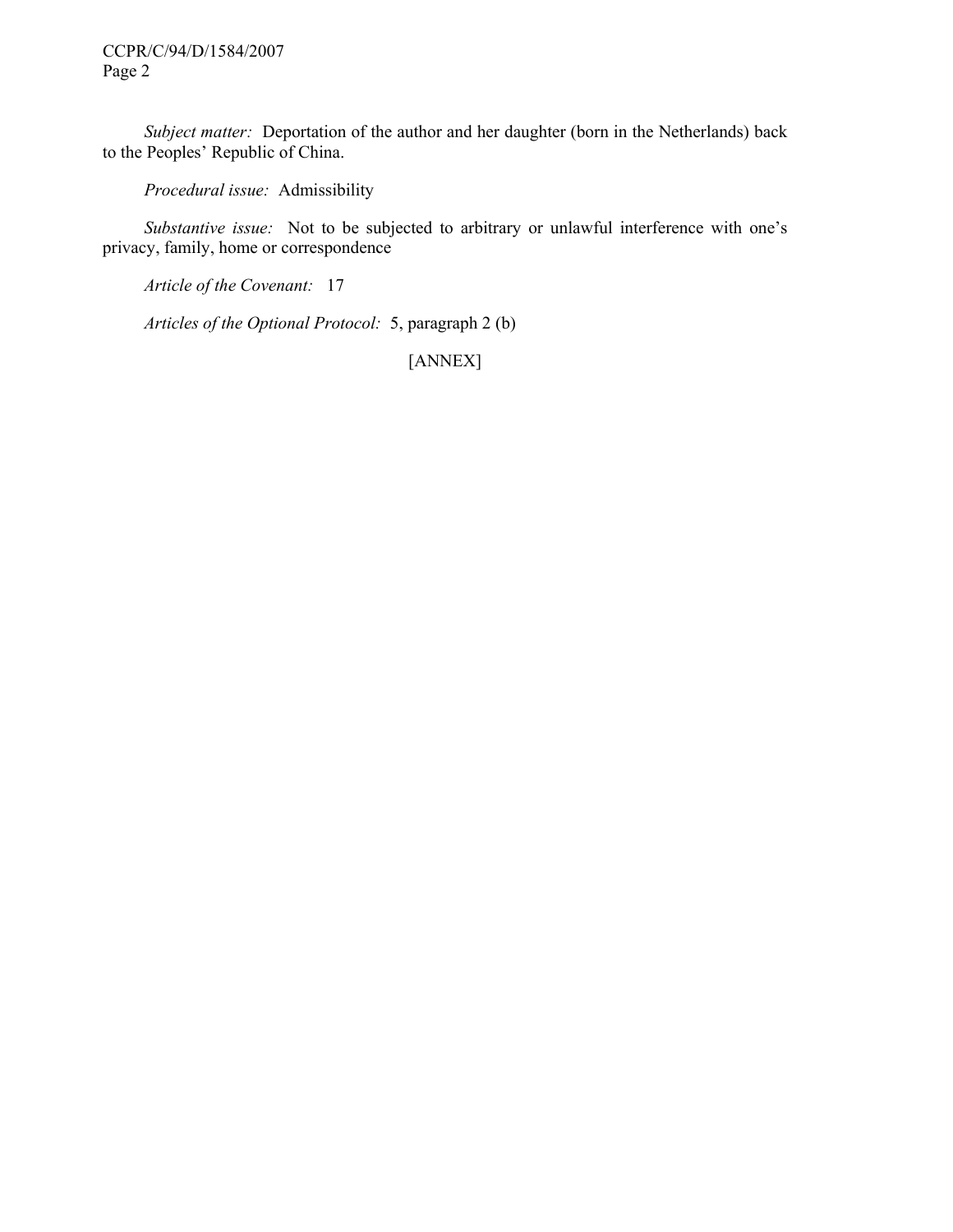#### **ANNEX**

# DECISION OF THE HUMAN RIGHTS COMMITTEE UNDER THE OPTIONAL PROTOCOL TO THE INTERNATIONAL COVENANT ON CIVIL AND POLITICAL RIGHTS

Ninety-fourth session

concerning

#### **Communication No. 1584/2007\***

| Submitted by:          | Ms. Meng Qin Chen (represented by counsel,<br>Mr. Michel A. Collet) |
|------------------------|---------------------------------------------------------------------|
| Alleged victim:        | The author                                                          |
| State party:           | <b>Netherlands</b>                                                  |
| Date of communication: | 4 April 2007 (initial submission)                                   |

 The Human Rights Committee, established under article 28 of the International Covenant on Civil and Political Rights,

Meeting on 30 October 2008,

Adopts the following:

 $\overline{a}$ 

# **DECISION ON ADMISSIBILITY**

1.1 The author of the communication is Ms. Meng Qin Chen, a Chinese national, born on 14 December 1987, also writing on behalf of her daughter, Wenni, who was born in the Netherlands on 18 May 2004, both of whom are currently awaiting deportation from the Netherlands to the Peoples' Republic of China. The author claims to be a victim of violations by the Netherlands of article 17, of the International Covenant on Civil and Political Rights. She is represented by counsel; Mr Michel Collet.

1.2 On 28 November 2007, on behalf of the Committee, the Special Rapporteur for New Communications and Interim Measures decided to examine first the admissibility of the communication.

<sup>\*</sup> The following members of the Committee participated in the examination of the present communication: Mr. Abdelfattah Amor, Mr. Prafullachandra Natwarlal Bhagwati, Ms. Christine Chanet, Mr. Maurice Glèlè Ahanhanzo, Mr. Yuji Iwasawa, Mr. Edwin Johnson, Ms. Helen Keller, Mr. Ahmed Tawfik Khalil, Mr. Rajsoomer Lallah, Ms. Iulia Antoanella Motoc, Mr. Michael O'Flaherty, Ms. Elisabeth Palm, Mr. José Luis Pérez Sanchez-Cerro, Mr. Rafael Rivas Posada, Sir Nigel Rodley, Mr. Ivan Shearer and Ms. Ruth Wedgwood.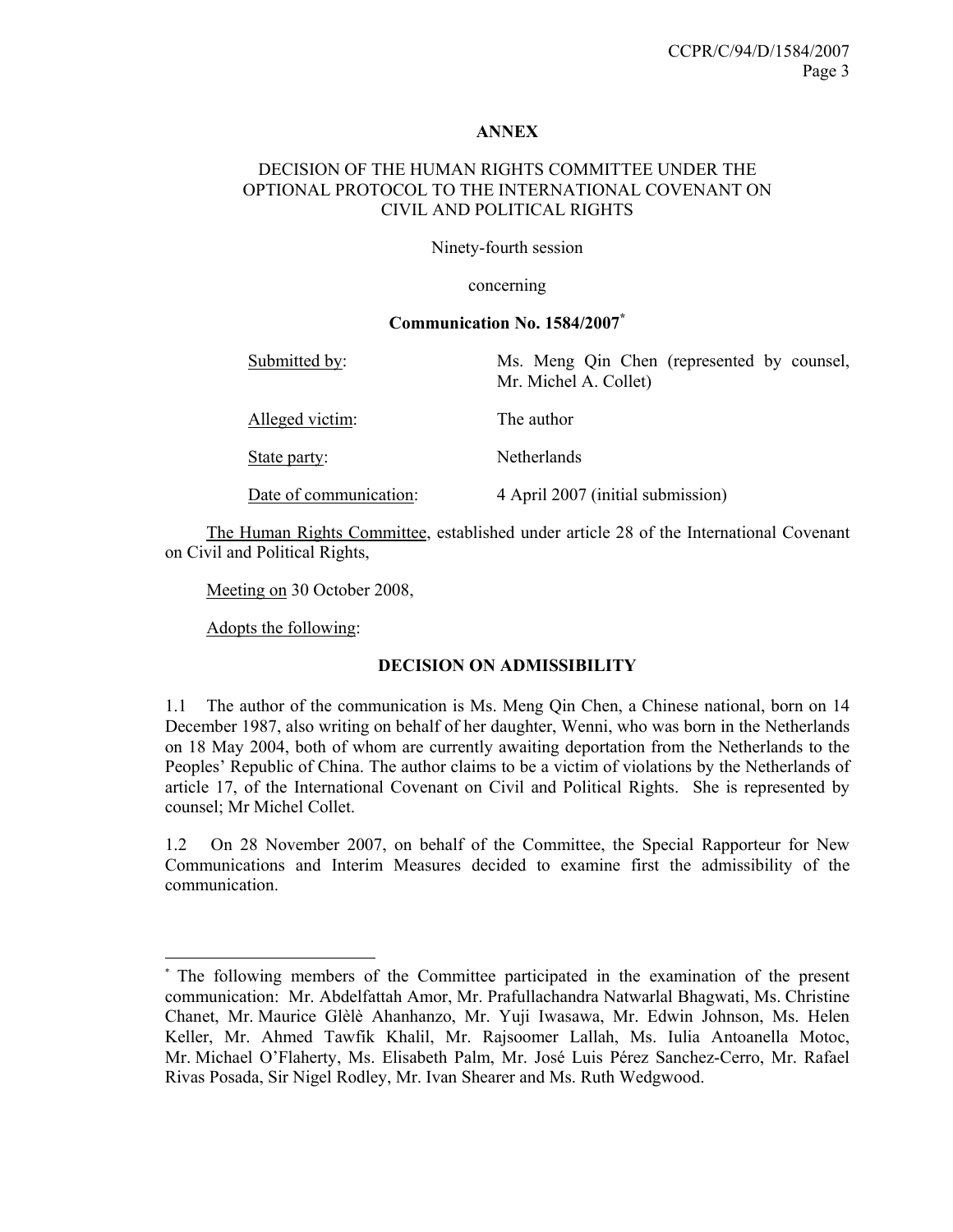# **The facts as presented by the author**

2.1 On 14 July 2003, the author arrived in the Netherlands, and was placed under supervision in the "Aanmeldcentrum" under article 6 of the Dutch Alien Act 2000. On 16 July 2003, the Dutch immigration service (IND) notified the Court of Amsterdam of this procedure. On 24 July 2003, the Court of Amsterdam ruled that the author should be placed in a facility suitable for minors. The IND appealed against this decision before the Council of State. On 20 November 2003, the Council of State confirmed the ruling of the Court of Amsterdam.

2.2 Upon her arrival in the Netherlands, on 14 July 2003, the author applied for asylum. Her application was rejected by the IND on 18 July 2003. The IND also refused to give the author a permit as a single minor. The decision was appealed, but rejected by the Court of Haarlem on 7 October 2003 as inadmissible. The author filed a complaint with the IND against the decision of not granting her a permit as a single minor. The IND did not believe that the author was in fact a minor and had her collarbone X-rayed. The author gave birth to a daughter on 18 May 2004. On the basis of the results of the x-ray, the IND rejected the appeal on 17 June 2005. The author appealed this decision before the Court of Breda, which rejected the appeal on 10 July 2006. The author then appealed to the Council of State which rejected the appeal on 10 October 2006.

## **The complaint**

3. The author alleges a violation of article 17, as the State party's authorities denied her a permit to stay in the Netherlands, thus constituting interference in the private life she has built up in the State party. She asserts that, by not expelling her immediately, the State party consented to her building a new life in the Netherlands. As she came to the State party as a minor, sixteen years old, she claims that she should have been granted a permit to stay. However, due to the IND's reliance on a "faulty method" to determine her age, i.e. an x-ray of her collarbone, the State party failed to recognise that she was a minor. According to the author, the State party's authorities did not attach sufficient weight to: her age; to the fact that she has no family or relatives left in the Peoples' Republic of China; also to the fact that she has a daughter who was born in the State party and who has never been to the Peoples' Republic of China; and that there are marked cultural differences between the Netherlands and the author's country of origin. In any event, she claims that she cannot return to the Peoples' Republic of China as she has no identity documents and the Chinese authorities would not recognise her as a Chinese citizen.

### **State party's submission on admissibility and the author's comments thereon**

4. On 15 October 2007, the State party contested the admissibility of the communication on grounds of non-exhaustion of domestic remedies. It submits that the author has not invoked the matters raised under article 17 of the Covenant before the domestic courts, and has thus denied the State Party the opportunity to respond to this claim raised by the author. Moreover, the author has not substantiated her argument that she cannot return to the Peoples' Republic of China because she does not have the necessary documents. She has not provided any evidence of any efforts on her part to obtain such documents. Furthermore, there is no factual basis for her argument that the Dutch authorities consented to her building a new life in the State party. As early as  $18<sup>th</sup>$  July 2003 by a decision of that date the author was informed that she was required to leave the State party without delay. Although the author was not immediately expelled and